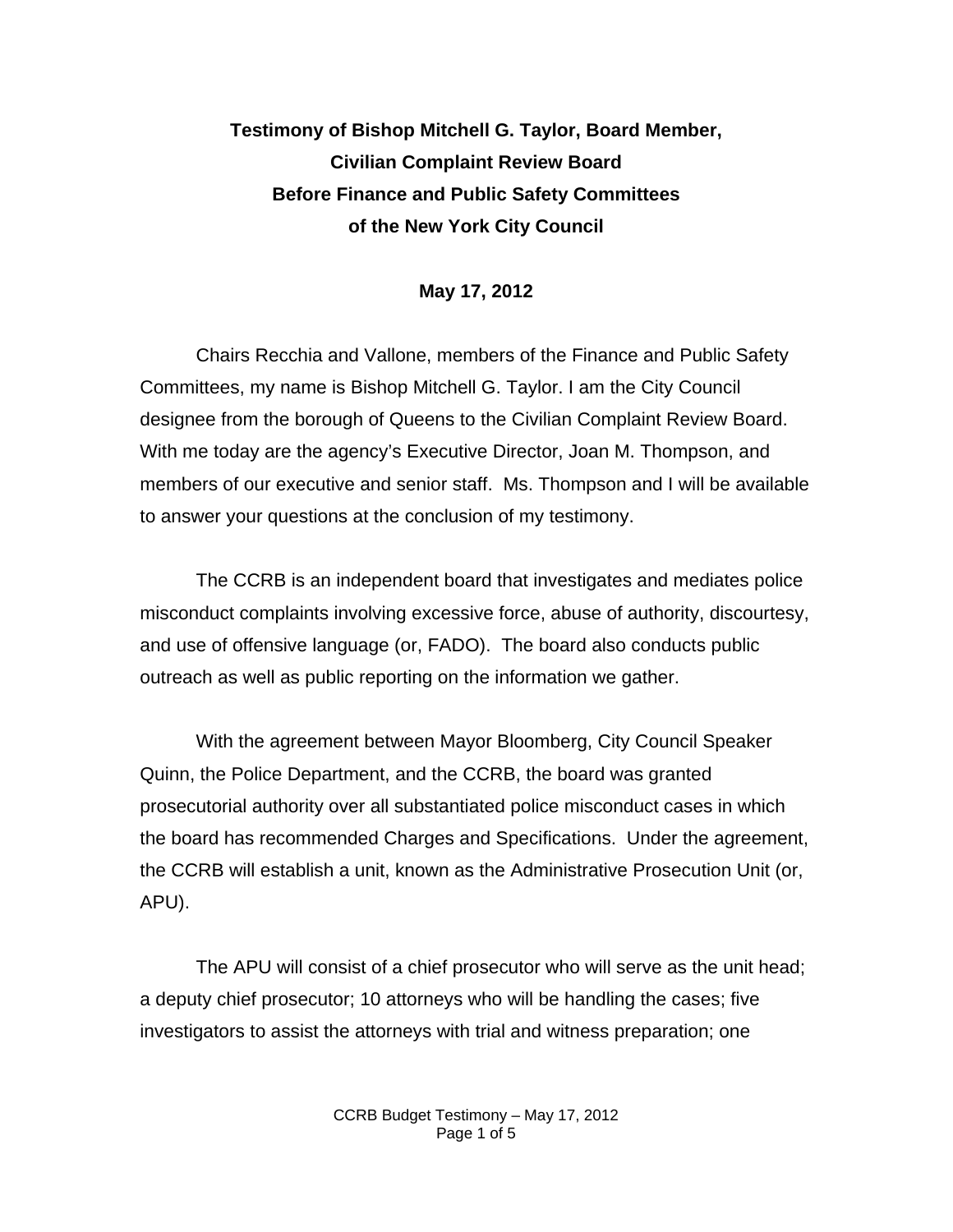clerical staffer; and a programmer and a policy analyst to manage a new database and produce regular reports that increases transparency with respect to prosecution of misconduct complaints.

The 2013 budget stands at \$10,549,398. It authorizes a headcount of 164 full-time positions, of which 20 positions will be in the APU.

I will now outline two issues that the board wants to bring to the attention of the committees. The first is the status of the new prosecution unit and the second is an update on the high vacancy rate affecting the Investigations Division.

## **The Administrative Prosecution Unit**

On April 2, 2012, the APU agreement between the mayor and the speaker was formalized in a Memorandum of Understanding between the Police Department and the CCRB. The agency then submitted a "New Need" request to the Office of Management and Budget. In that memorandum, we requested funding for 18 positions in addition to the two that were already funded through the pilot program. We also made a one-time capital budget request to upgrade our Complaint Tracking System.

On May 3, 2012, Mayor Bloomberg included a portion of our new need request into the Executive Budget for 2013. Although the Executive Budget authorizes the APU positions the CCRB requested, it only contains half the recurring funding the board requested to pay for these positions. The board requested a recurring funding of \$1,561,449 and the Executive Budget included half the funding requested. It included \$799,755 for fiscal 2013 and \$780,725 for fiscal 2014 and the out-years.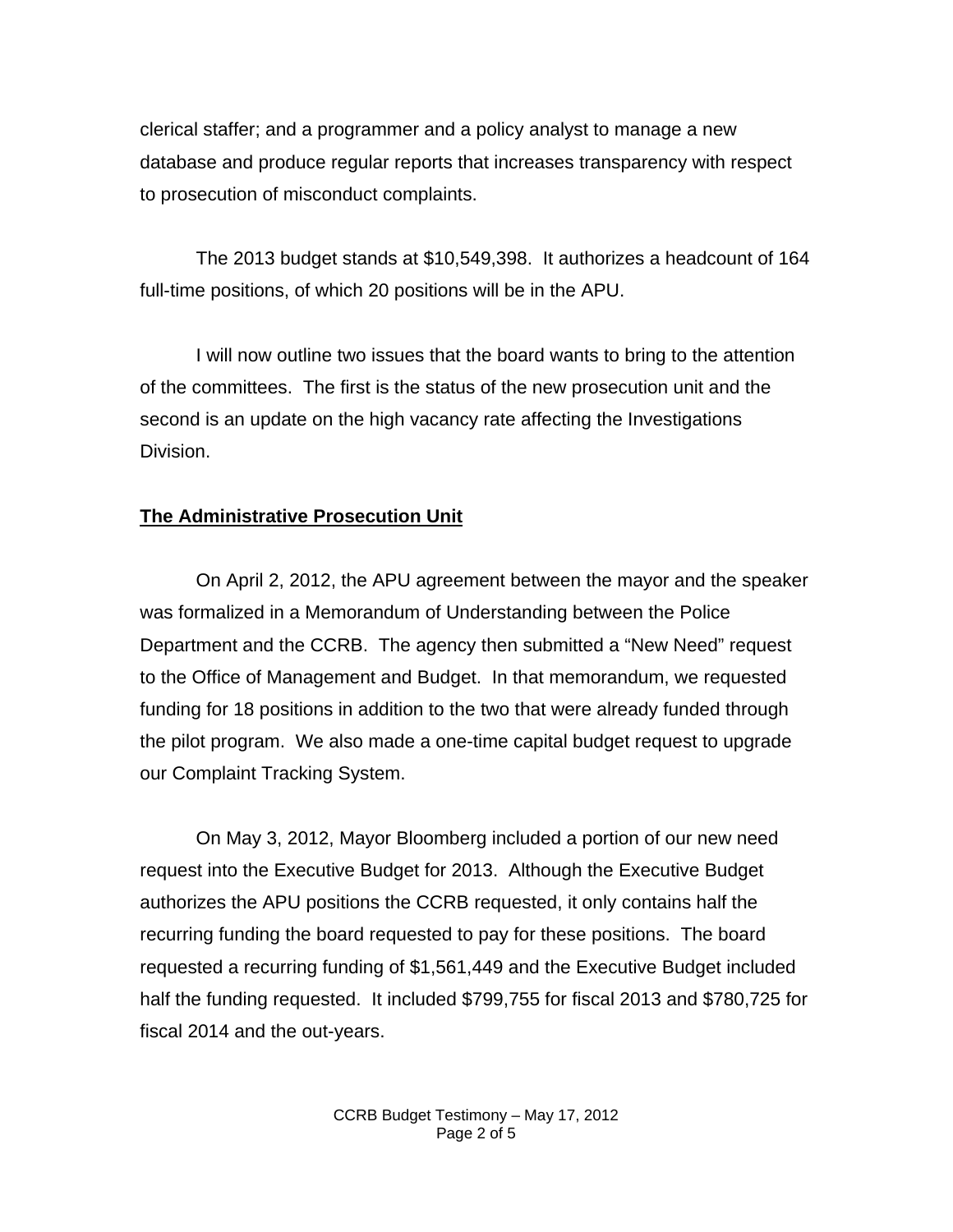We understand that the administration and the City Council are committed to ensuring that all the resources needed for the CCRB to carry out the APU's responsibilities will be reflected in the Adopted Budget. The board appreciates the commitment of the speaker and the council to the mission of the CCRB.

In addition, the Capital Budget provides the CCRB with \$700,000 to pay for a one-time upgrade to the CCRB's complaint tracking system. The database update will facilitate management of, and public reporting on, the cases that the APU handles. It will also update a 12-year old database that has served the agency well but requires some necessary upgrading.

The actual transfer of prosecutorial power will occur after the CCRB and the NYPD amend their respective rules. The rules take effect 30 days after they are published in the City Record.

## **The gap between authorized and actual headcount in the CCRB's Division of Investigations**

I would now like to discuss with you how the hiring restrictions enacted since September 2010 have had an adverse impact on the agency's investigative operations. I want to bring to your attention that our situation is critical, particularly in light of the implementation of the APU. The success of the APU rests on the strength of our Investigations Division and, as I will show, our high vacancy rate is having a detrimental effect on our ability to thoroughly and timely investigate complaints.

Since the start of fiscal 2012, the CCRB's vacancy rate has been over 10%. In March, with a vacancy rate over 20%, the CCRB received authorization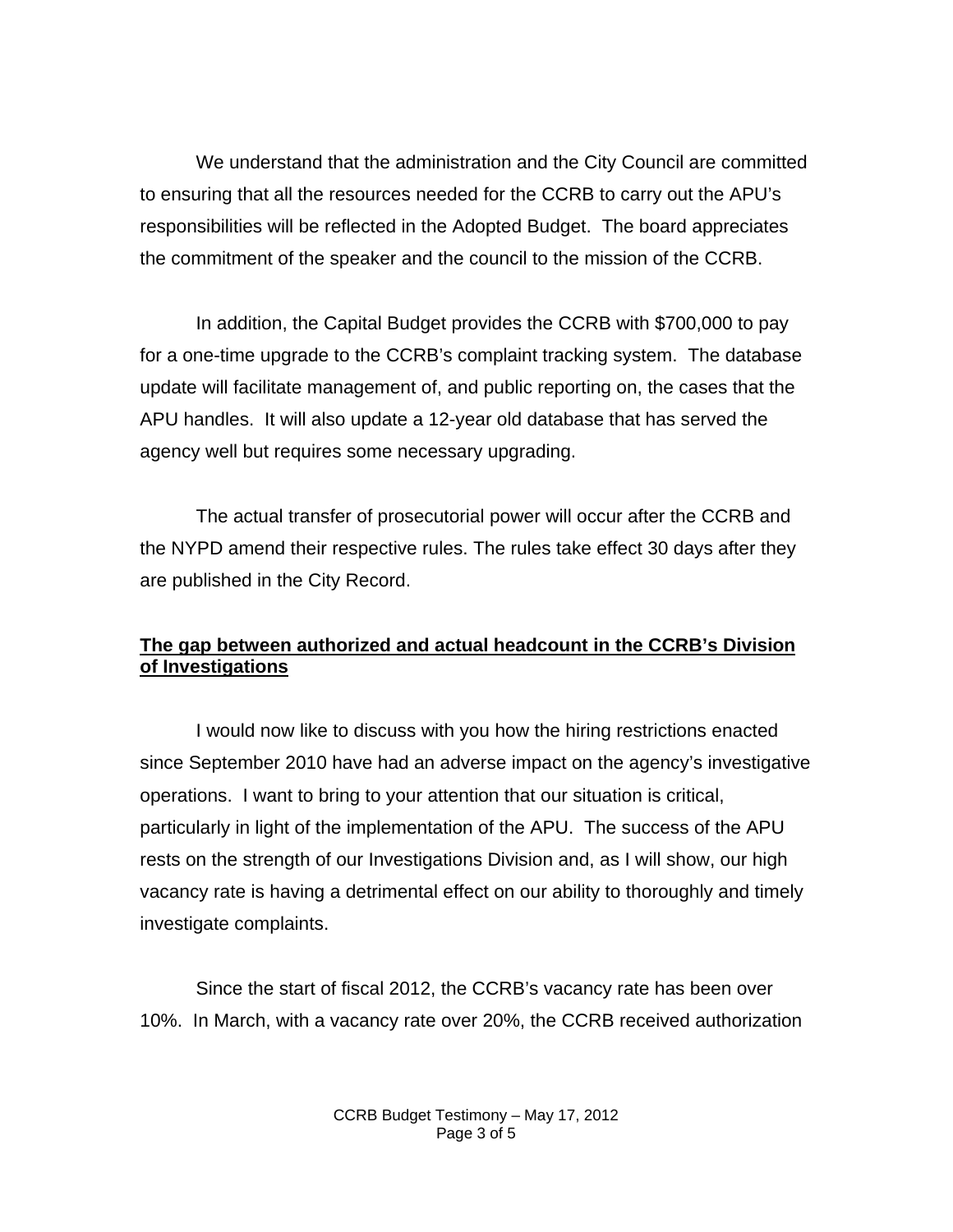from City Hall to hire 20 investigators. Fifteen investigators have been hired and five additional investigators are scheduled to start on June 4, 2012.

As of May 1, 2012, the authorized headcount was 142 positions but we had an actual headcount of 123. This is a 13% vacancy rate. Given our normal double-digit attrition rate, we are concerned that the vacancy rate will continue to increase. Last year we lost 20 investigators from May to September and the year before that we lost 27 within the same timeframe.

Our data shows that, to close as many cases as we currently receive, we need 93 line investigators with no vacancies. We currently have 75 on staff while the authorized headcount for fiscal 2013 stands at 92.

The effect of the hiring restrictions is already noticeable in our fiscal 2012 performance. The high vacancy rate has resulted in a 32% increase in the open docket of the Investigations Division, from 1,551 cases in July 2011 to 2,051 cases at the end of April 2012.

The increase in the open docket has resulted in an increase in the average number of days it takes the agency to investigate a substantiated complaint. The average number of days is now 373, which is 36 days longer than at the end of fiscal 2011 – an 11% increase. As a result, the percentage of substantiated cases referred to the Police Department for discipline that were 15 months or older has increased from 14% to 29%. The Statute of Limitations is 18 months and the concern of the Board is that investigative delays may make the prosecution of police officers who commit misconduct ever more difficult because of the time constraints associated with our investigations.